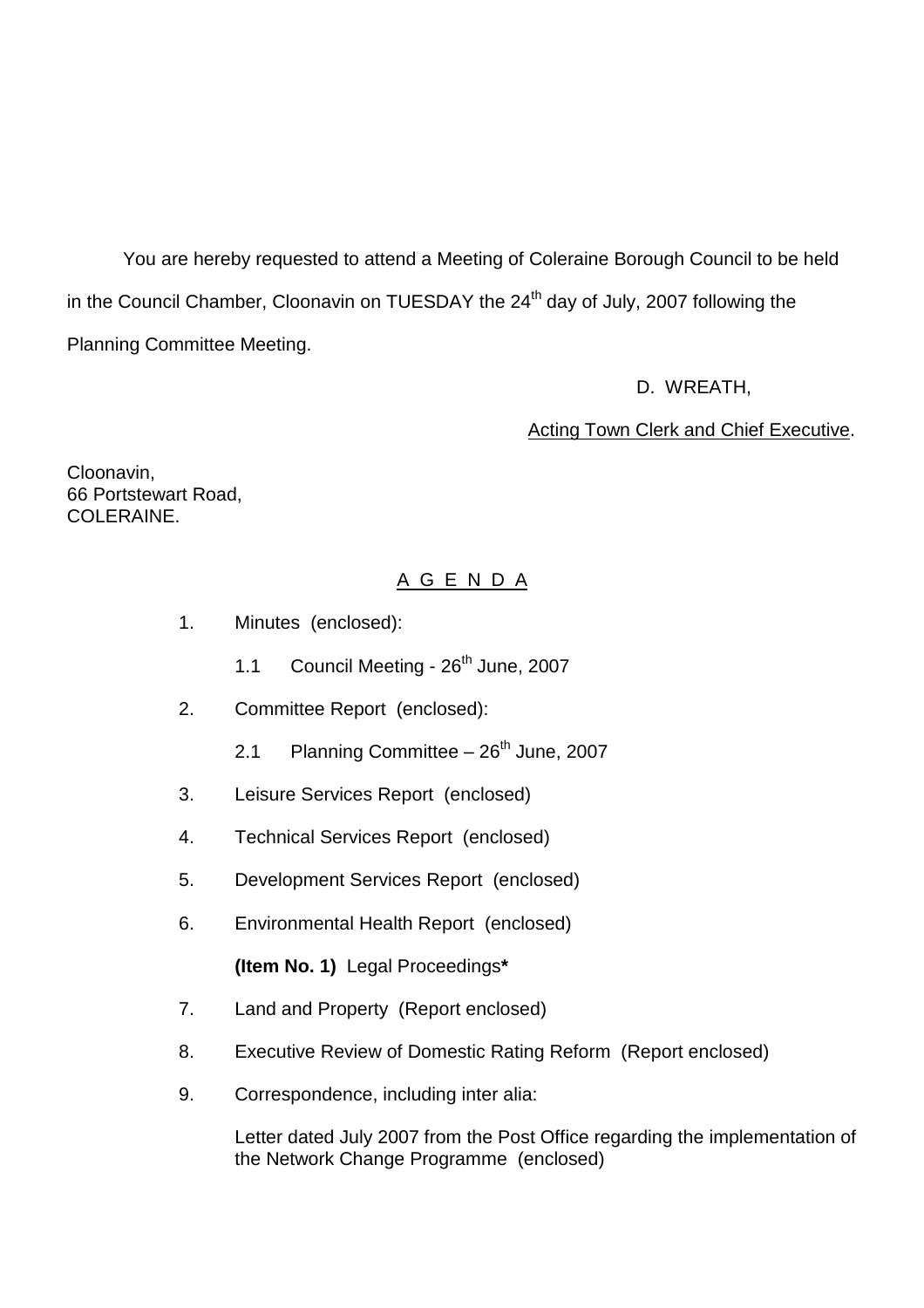- 10. Documents for Sealing
- 11. Any other business

#### **Enclosed for Information:**

- (i) Members' Information Bulletin July 2007<br>(ii) Roads Service Newspaper On the Move
- Roads Service Newspaper On the Move Issue No. 7

# \* Recommended for consideration "In Committee".

To: Each Member of Council.

20<sup>th</sup> July, 2007.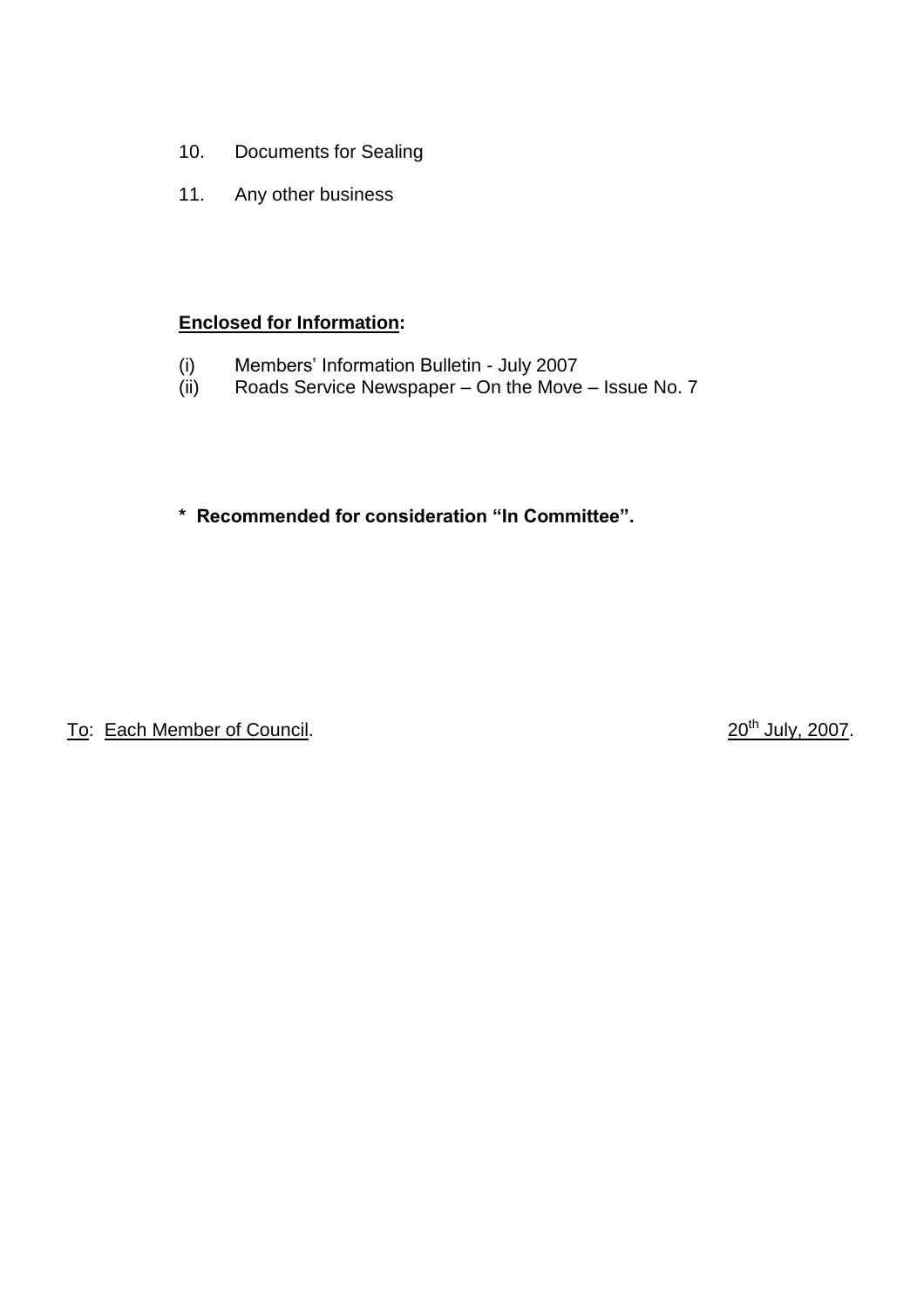#### **COUNCIL MEETING**

Minutes of proceedings of Coleraine Borough Council held in the Council Chamber, Cloonavin, on Tuesday, 26<sup>th</sup> June, 2007 at 7.00 p.m.

**Convened:** As per Notice attached

**Present:** The Mayor, Councillor J. M. Bradley, in the Chair

The Deputy Mayor, Councillor E. A. Johnston (Mrs.)

#### **Aldermen**

E. T. Black (Mrs.) D. McClarty W. T. Creelman W. J. McClure M. T. Hickey (Mrs.)

#### **Councillors**

C. S. Alexander (Ms.) N. F. Hillis D. D. Barbour W. A. King O. M. Church (Mrs.) B. Leonard J. J. Dallat G. L. McLaughlin T. J. Deans R. A. McPherson E. P. Fielding (Mrs.) A. McQuillan S. Gilkinson

**Officers in Town Clerk and Chief Executive, Director of Technical Attendance:** Services, Director of Corporate Services, Director of Environmental Health, Director of Leisure Services, Administrative Officer, Head of Development Services and Administrative Assistant

#### **1.0 NORTHERN IRELAND HOUSING EXECUTIVE - PRESENTATION**

The Mayor welcomed representatives from the Northern Ireland Housing Executive, namely Mr. P. McIntyre, Mr. F. O'Connor and Mr. G. McCloskey who were in attendance to do a presentation on the District Housing Plan and Affordable/Social Housing. They highlighted important aspects from the Coleraine District Housing Plan 2007-2008 and their plans for the foreseeable future.

Mr. McIntyre and his team then responded to questions asked by members.

#### **2.0 THE CRESCENT, PORTSTEWART - REFURBISHMENT**

The Director of Leisure Services welcomed Mr. R. Hunter and Mr. D. Ng from R. Robinson & Sons, Architects, Ballymoney who were in attendance to present recommendations for the refurbishment of The Crescent, Portstewart.

Mr. Ng confirmed that the scheme was designed to regenerate The Crescent area. The proposal incorporated the ideas put forward by a working party of Skerries Councillors.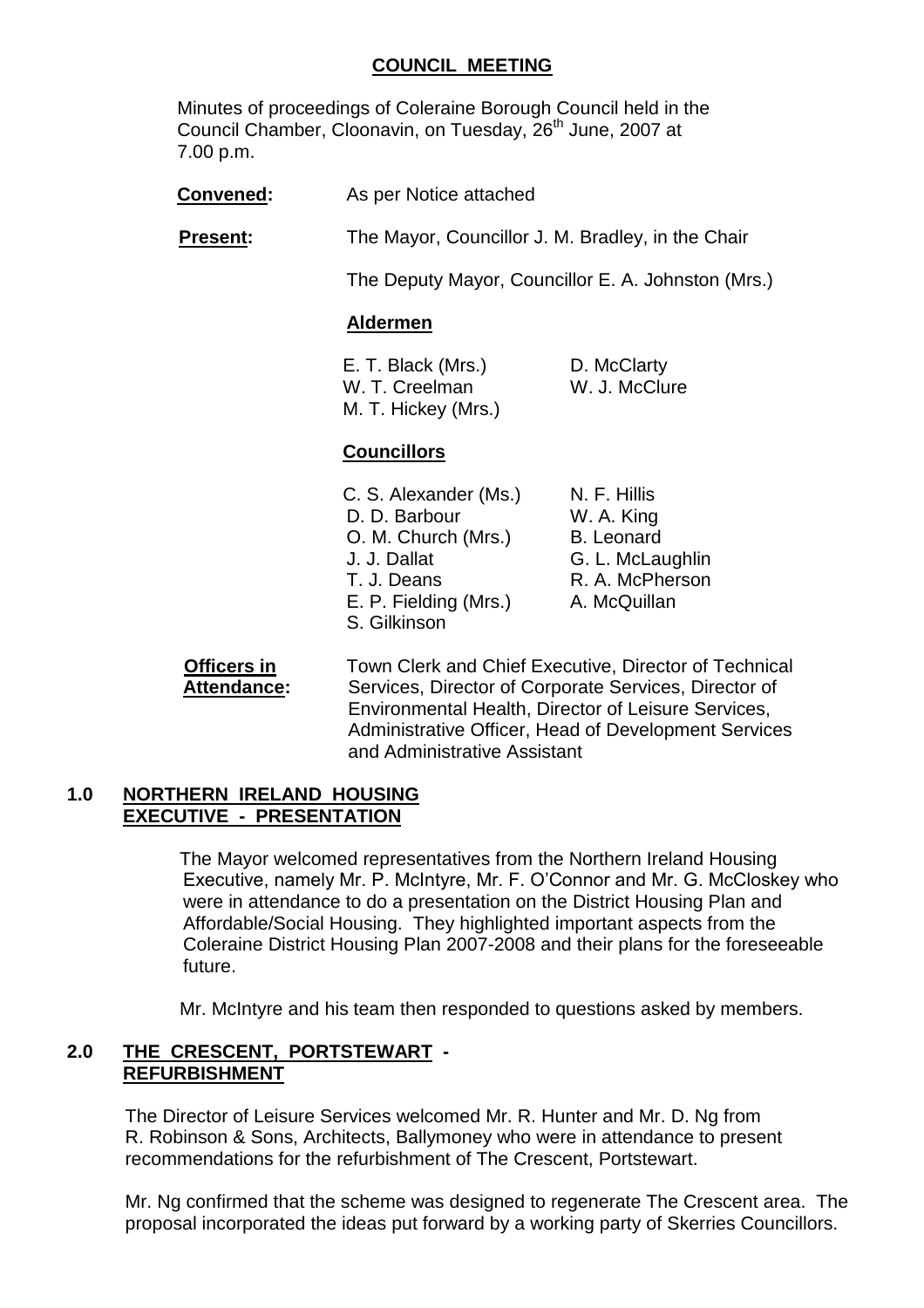The main points of this scheme would be:

- 1) The provision of a new bandstand;
- 2) Refurbishment of the café;
- 3) Provide musical jet fountain with lights;
- 4) Keep boat pool;
- 5) Keep play areas with sand base;
- 6) Climbing equipment/netting; and
- 7) New coping on the top of the Sea Wall.

In response to members' queries, Mr. Ng confirmed that trees could be incorporated into the final design, as could an outside shower facility. He also confirmed that CCTV was included in the budget, as a stand alone facility but with the potential to be linked into other CCTV systems.

Councillors welcomed the proposal especially the musical jet fountain with lights.

The Director of Leisure Services confirmed that The Crescent would be staffed during the summer season and would be maintained through the winter by Council's Parks Officer. He also confirmed that if members approved the proposal, work would commence on site in October/November and be complete for Easter 2008.

It was proposed by Alderman Mrs. Hickey, seconded by Councillor McLaughlin and agreed unanimously:

That Council invest in the project.

#### **3.0 MINUTES**

The Minutes of the Council Meeting of 22<sup>nd</sup> May, 2007 and the Annual Meeting of 11<sup>th</sup> June, 2007 were confirmed and signed.

Matters arising:

| 3.1 | Council Meeting -<br>$22^{nd}$ May, 2007               | In response to a member's question, the<br>Town Clerk and Chief Executive confirmed<br>that the signatures of five Councillors were<br>required for a rescinding motion. |
|-----|--------------------------------------------------------|--------------------------------------------------------------------------------------------------------------------------------------------------------------------------|
| 3.2 | <b>Annual Meeting -</b><br>11 <sup>th</sup> June, 2007 | It was agreed that Councillor Dallat would<br>replace Alderman McClarty on the Zomba<br>Working Group.                                                                   |

### **4.0 COMMITTEE REPORTS**

4.1 Leisure and Environment The Chairman, Councillor Deans, moved the Committee adoption of the Leisure and Environment Committee Report; this was duly seconded by Councillor Mrs. Fielding and agreed.

Matters arising:

4.1.1 The Anchor Bar and It was agreed that the Director of Technical Anchorage Inn, 87-89 The Services' recommendation that the Promenade, Portstewart application for an Entertainments Licence be deferred to September to allow time for further discussions between the P.S.N.I. and the owner be accepted.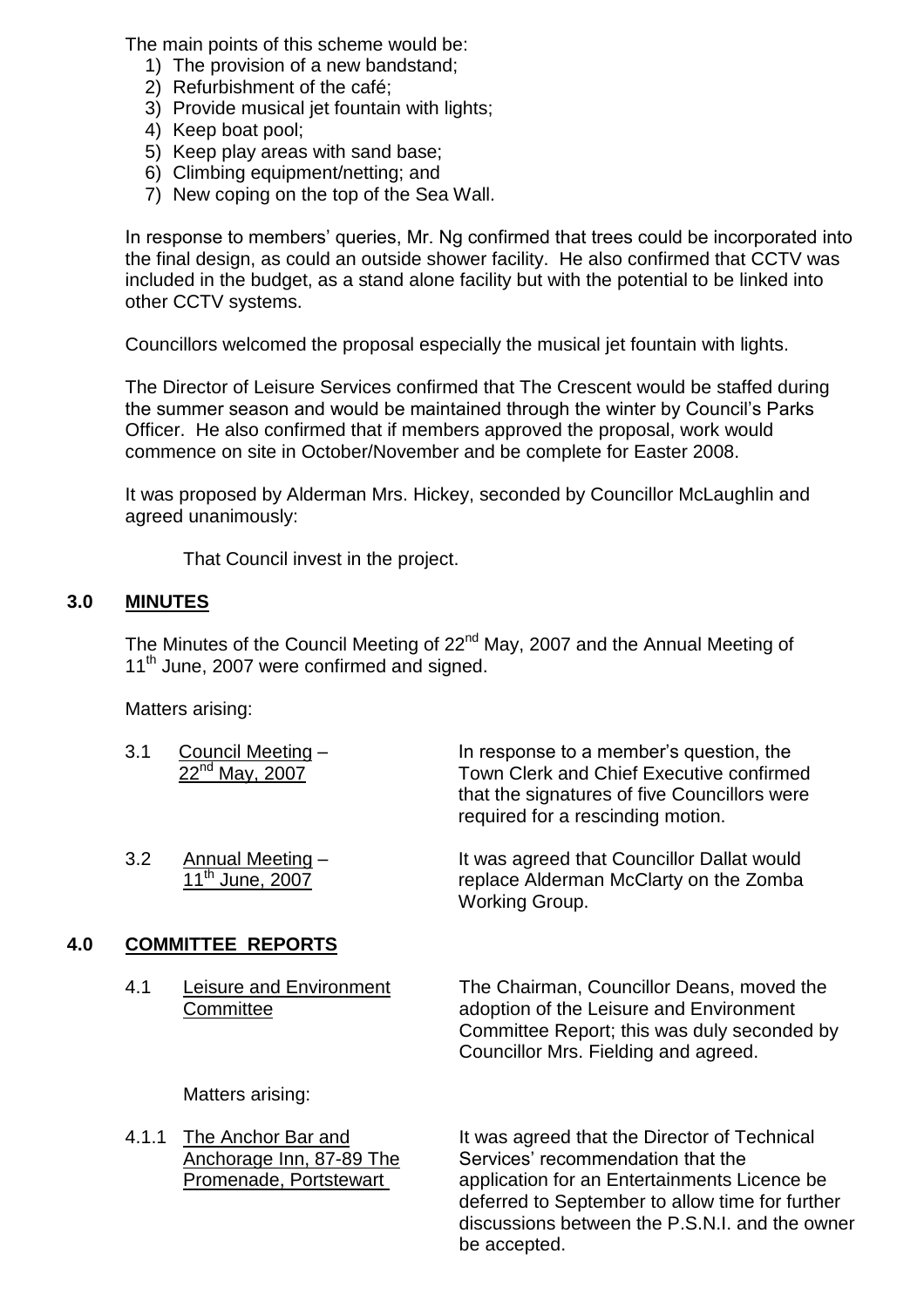| 4.2 | <b>Planning Committee</b><br>$12^{\text{th}}$ June, 2007 | The Chairman, Alderman McClure, moved the<br>adoption of the Planning Committee Report; this<br>was duly seconded by Councillor Ms. Alexander<br>and agreed.                |
|-----|----------------------------------------------------------|-----------------------------------------------------------------------------------------------------------------------------------------------------------------------------|
| 4.3 | <b>Planning Committee</b><br>19th June 2007              | The Chairman, Alderman McClure, moved the<br>adoption of the Planning Committee Report; this<br>was duly seconded by Councillor King and<br>agreed.                         |
| 4.4 | <b>Policy and Development</b><br>Committee               | The Chairman, Councillor Hillis, moved the<br>adoption of the Policy and Development<br>Committee Report; this was duly seconded by<br>Councillor Mrs. Johnston and agreed. |

#### **5.0 EUROPEAN BLUE FLAG SCHEME - FUNDING**

The Director of Leisure Services provided a report stating that due to lack of funding, this would be the last year the European Blue Flag Award would apply to Northern Ireland. Tidy Northern Ireland had confirmed that approximately £30,000 would be required and that, if all twelve beach operators put up £2,000 per year for the next three years, then the award could continue.

Agreed:

That Council support this "stop gap" arrangement and that the three Assembly members lobby the Assembly to ensure the longer term sustainability of the European Blue Flag Scheme.

### **6.0 RIVER BANN NAVIGATION ORDER (N.I.) 2002**

The Town Clerk and Chief Executive advised that the four year term for the new Board of Harbour Commissioners took effect from 30<sup>th</sup> June, 2007. The Harbour Commissioners Board consists of twelve commissioners made up of one Harbour Master, six non-members of Council, two representatives of Harbour users and three Members of Council.

In accordance with the Town Clerk and Chief Executive's recommendations, as contained in his report, it was proposed by Alderman McClure, seconded by Councillor Ms. Alexander and agreed:

- i) That Captain P. McKeegan remain a Commissioner so long as he holds the qualifying office by virtue of which he was appointed.
- ii) That Mr. Robert Anderson, Mr. James Carey, Mr. Ian Donaghey, Mr. Victor Hamill, Captain Eric Lake and Mrs. Sharon Scott be appointed as nonmembers of Council for a four year period from 30<sup>th</sup> June, 2007.
- iii) That Mr. Dennis Monaghan Director of T-Met Ltd. and Mr. William Oliver –Oliver Transport Services, be appointed as harbour users for a four year period from 30<sup>th</sup> June, 2007.
- iv) That Alderman Mrs. Hickey, Councillor Ms. Alexander and Councillor Fitzpatrick be appointed as members of Council for a four year period from  $30<sup>th</sup>$  June, 2007.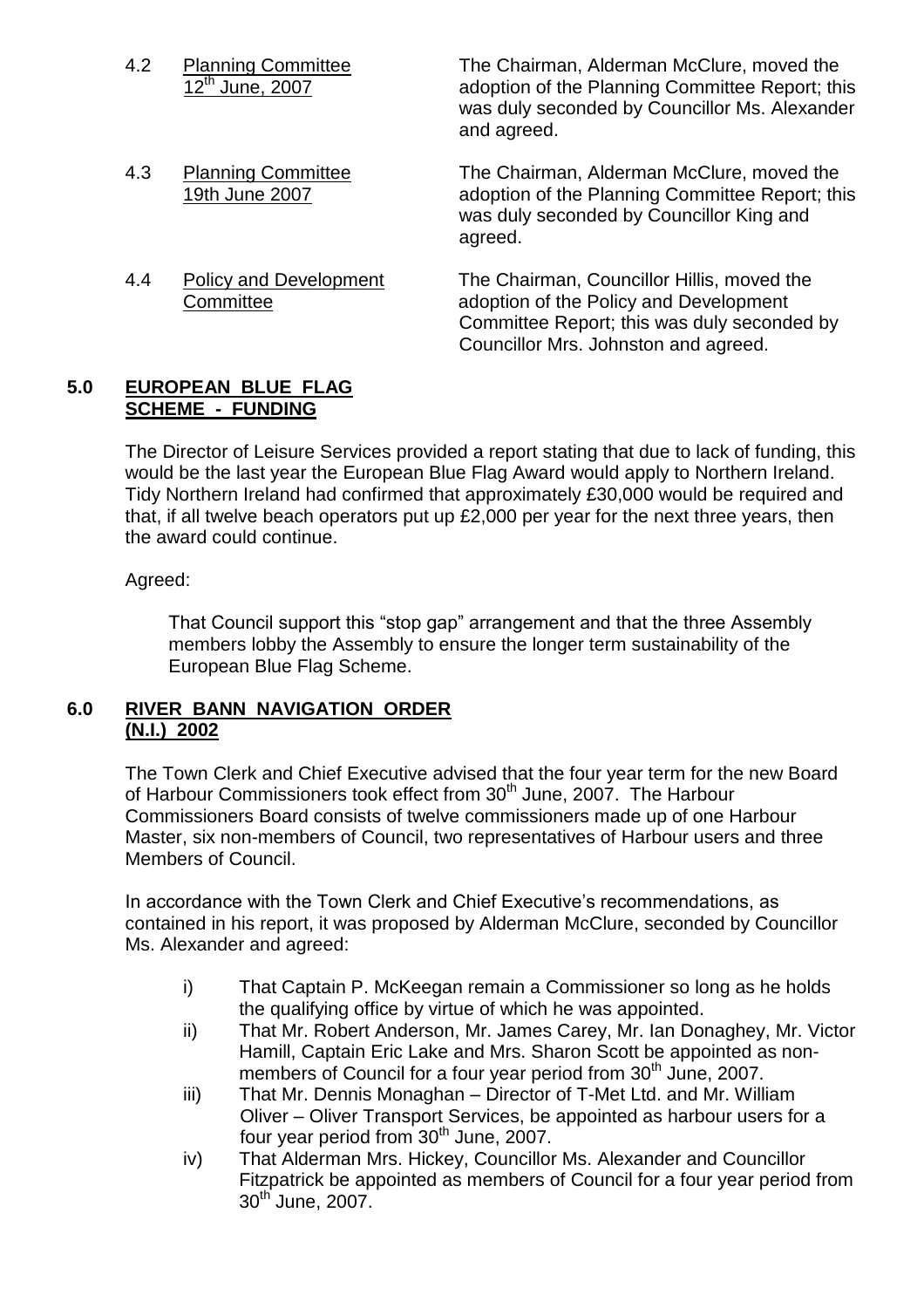Also in accordance with the Town Clerk and Chief Executive's recommendations, as contained in his report, it was proposed by Alderman McClarty, seconded by Councillor Dallat and agreed:

That Council, in accordance with the renewal practice, designates Mr. Ian Donaghey as Chairman of the Harbour Commissioners Board for a further one year period to  $30<sup>th</sup>$  June, 2008.

It was then proposed by Alderman McClarty, seconded by Councillor Dallat and agreed:

That Mr. James Carey be designated as Deputy Chairman of the Harbour Commissioners Board for the same period.

A comment by a former member of the Harbour Commissioners that a monthly report would be welcomed by Council, was noted.

### **7.0 PORTRUSH REGENERATION STRATEGY**

The Head of Development Services was in attendance to report to members on the Portrush Regeneration Strategy, drawing together the briefings given to Council over the past year. The preferred option incorporated proposals for the following key areas:

Northern Area, with key projects in the following areas:

- Recreation Grounds:
- Harbour;
- Town Hall Square;
- Kerr Street and Northern Promenade.

Southern Area, with key projects in the following areas:

- Train Station:
- West Bay;
- Metropole.

The total cost of funding the delivery of this preferred option was likely to be in the region of £80 million, which would be sourced through public and private sectors.

Agreed:

That members adopt the Regeneration Strategy, thus permitting the release of resources to progress a detailed implementation plan to be reported to Council in autumn 2007.

### **8.0 SAFER COLERAINE**

Following the expansion of CCTV into Portstewart and with further cameras in Portrush, Chief Inspector Nicky Thompson had written to enquire if Council wanted to increase the number of Councillors on Safer Coleraine from two to three, to include a member representative of these two towns. At present Council's representatives on Safer Coleraine were The Deputy Mayor and Alderman McClure, through their membership of Coleraine Town Centre Partnership. Their continuing membership was agreed by Council.

It was proposed by Councillor Deans and seconded by Councillor Mrs. Fielding:

That Councillor Gilkinson be nominated.

It was then proposed by Councillor McPherson and seconded by Alderman McClarty: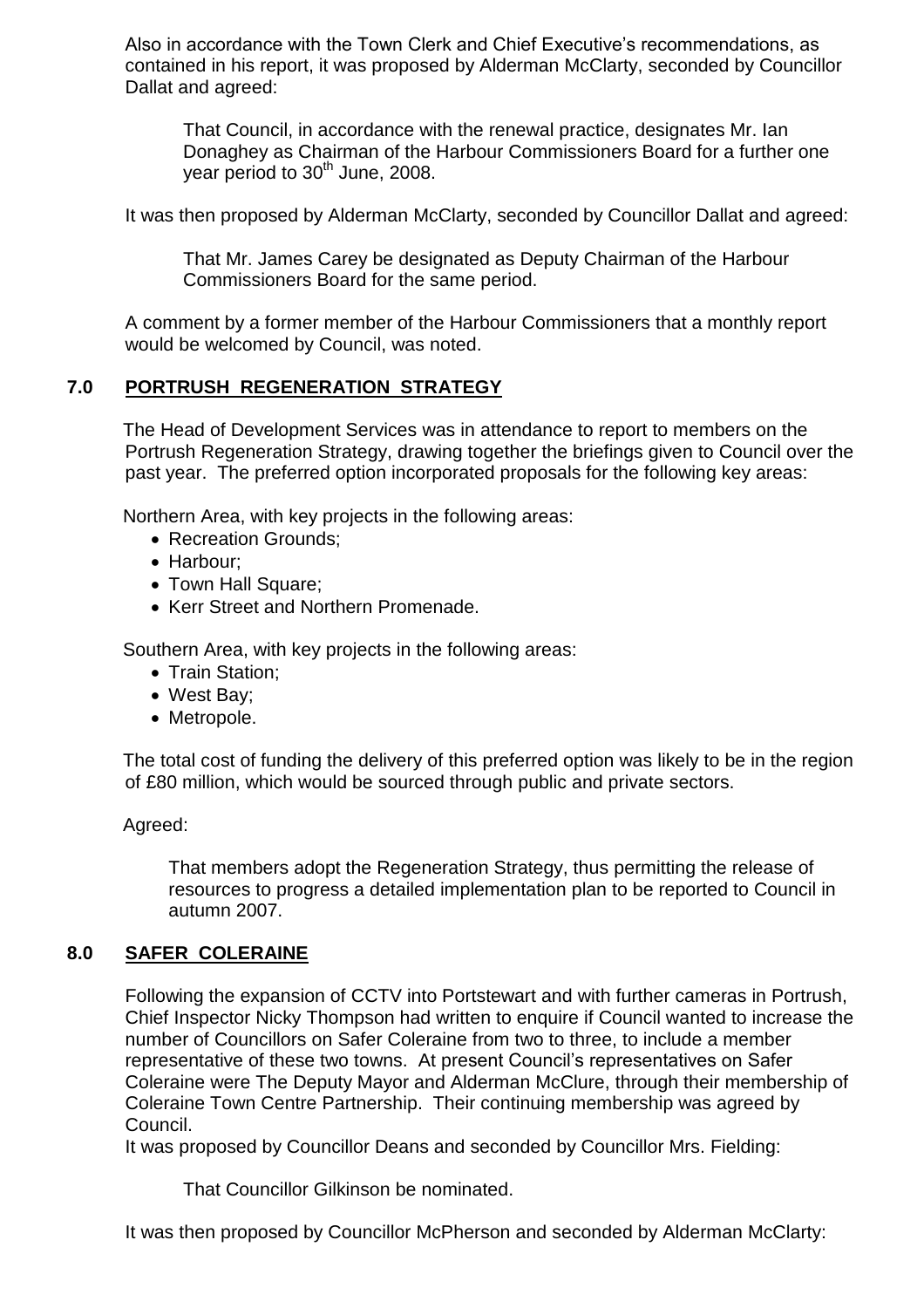That Councillor Hillis be nominated.

It was further proposed by Councillor McLaughlin and seconded by Councillor Leonard:

That Alderman Mrs. Hickey be nominated.

On being put to the meeting, Councillor Hillis was nominated as Council's third representative on Safer Coleraine.

### **9.0 DATES OF JULY/AUGUST COUNCIL MEETINGS**

The Town Clerk and Chief Executive confirmed that the timetable for the summer Council meetings would be 24<sup>th</sup> July and 28<sup>th</sup> August.

## **10.0 DOCUMENTS TABLED**

- (i) The Bamford Review of Mental Health & Learning Disability (NI) –Living Fuller Lives - June 2007
- (ii) District Policing Partnership –Report of the Coleraine District Policing Partnership Public Meeting – 23<sup>rd</sup> April, 2007
- (iii) The Local Government Staff Commission for Northern Ireland –Corporate Plan 2007-2009 and Business Plan 2007-2008
- (iv) University of Ulster –Annual Report 2005-2006

### **11.0 DOCUMENTS FOR SEALING**

Resolved:

That the following documents be sealed:

1. Cemetery Titles Grant of Rights of Burial –Deeds Register Nos. 3325 - 3336 (inclusive):

| Agherton           | $\mathbf{\Omega}$ |
|--------------------|-------------------|
| <b>Ballywillan</b> | 2                 |
| Coleraine          | 5                 |
| Kilrea             | 0                 |
| Portstewart        | 5                 |

Advanced Deeds – Register Nos. 0178 –0182 (inclusive):

| Agherton           | 2            |
|--------------------|--------------|
| <b>Ballywillan</b> | $\mathbf{0}$ |
| Coleraine          | $\mathbf{0}$ |
| Portstewart        | 3            |

2. Lease and Counterparts Coleraine Borough Council to BTCV (Conservation Volunteers NI) - Land at Letterloan for composting area.

> Coleraine Borough Council to Mr. & Mrs. D. Long - Shop Unit at North Pier, Portrush.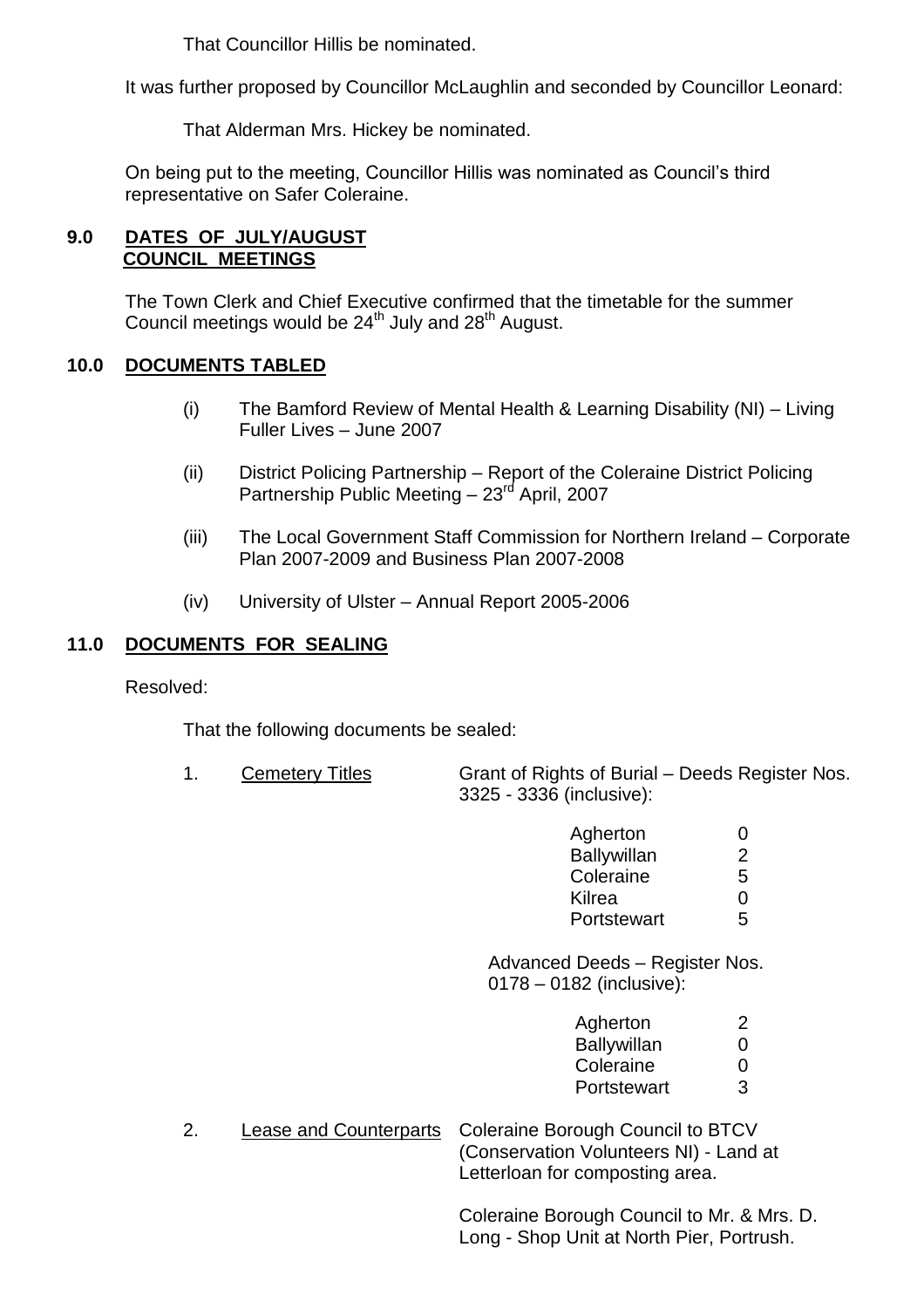- 3. Licence and Coleraine Borough Council to Rosie Crennel & Counterparts Chris Little –Trading Rights for Whiterocks Car Park, Portrush
- 4. Contract Coleraine Borough Council with RPS Consulting Engineers –Craigahulliar Landfill Site Phase V Lining
- 5. Car Loan Agreements Mr. D. McConaghy Mr. M. Murchison Mr. M. McAfee Mr. D. Wreath

#### **12.0 ENVIRONMENTAL HEALTH - LEGAL PROCEEDINGS**

It was proposed by Councillor Deans, seconded by Councillor Mrs. Fielding and agreed:

That this item be heard 'In Committee'.

12.1 Legal Proceedings - The Pollution Control and Local Government (NI) Order 1978

### **13.0 THANKS TO TOWN CLERK AND CHIEF EXECUTIVE**

The Mayor closed the meeting by thanking the retiring Town Clerk and Chief Executive, Mr. Moore, for his many years of good service to the Council.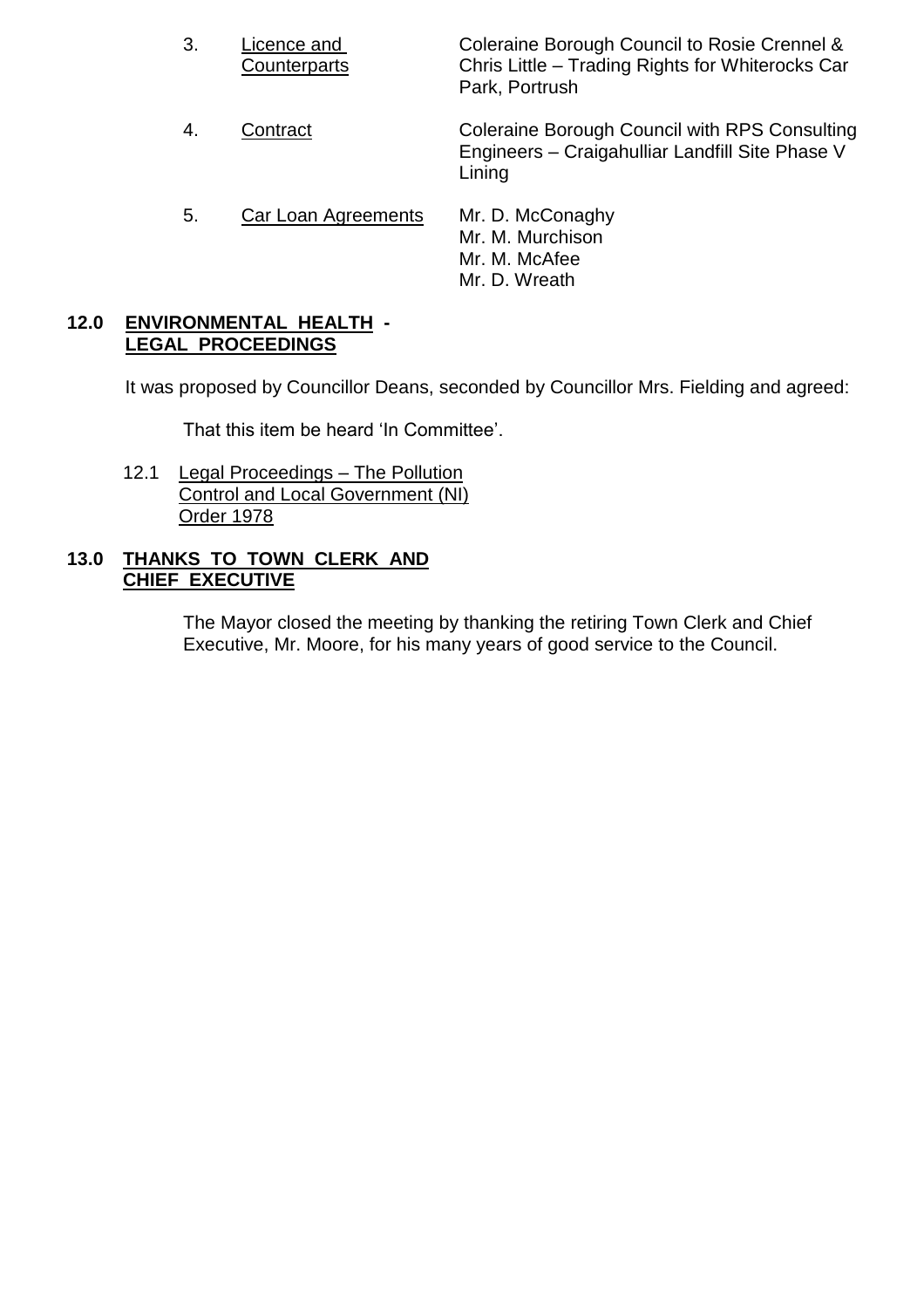#### **PLANNING COMMITTEE**

**26th June, 2007.**

| <b>Present:</b>                   | Alderman W. J. McClure in the Chair<br>The Mayor, Councillor J. M. Bradley<br>(Items $3.6 - 5.0$ )<br><b>Aldermen</b>                                              |                                                                                                                                 |  |
|-----------------------------------|--------------------------------------------------------------------------------------------------------------------------------------------------------------------|---------------------------------------------------------------------------------------------------------------------------------|--|
|                                   |                                                                                                                                                                    |                                                                                                                                 |  |
|                                   |                                                                                                                                                                    |                                                                                                                                 |  |
|                                   | E. T. Black (Mrs.)                                                                                                                                                 | W. T. Creelman                                                                                                                  |  |
|                                   | <b>Councillors</b>                                                                                                                                                 |                                                                                                                                 |  |
|                                   | C. S. Alexander (Ms.)<br>D. D. Barbour<br>O. M. Church (Mrs.)<br>A. S. Cole<br>E. P. Fielding (Mrs.)<br>(Items $2.0 - 5.0$ )<br>S. Gilkinson                       | N. F. Hillis<br>E. A. Johnston (Mrs.)<br>W. A. King<br><b>B.</b> Leonard<br>G. L. McLaughlin<br>R. A. McPherson<br>A. McQuillan |  |
| Also in<br>Attendance:            | Representatives from the Planning Service -<br>Mr. D. Ferguson, Chief Executive, Mrs. M. MacIntyre,<br>Divisional Planning Manager and Mr. R. McGrath              |                                                                                                                                 |  |
| Officers in<br><b>Attendance:</b> | Town Clerk and Chief Executive, Director of Technical<br>Services, Director of Environmental Health, Administrative<br><b>Officer and Administrative Assistant</b> |                                                                                                                                 |  |
| <b>Apologies:</b>                 | Aldermen Mrs. Hickey and McClarty<br><b>Councillors Dallat, Deans and Fitzpatrick</b>                                                                              |                                                                                                                                 |  |

#### **1.0 WELCOME**

The Chairman welcomed everyone present to the Meeting including visitors in the public gallery and the representatives from the Planning Service.

#### **2.0 CHIEF EXECUTIVE - PLANNING SERVICE**

The Town Clerk and Chief Executive updated members on what had taken place since the Planning Committee meeting held on 12<sup>th</sup> June, 2007 after which he had had a meeting with the Chief Executive of the Planning Service resulting in his attendance at the meeting that day.

Mr. Ferguson explained the current statutory consultation process and advised that a review of the process was taking place with results expected in the autumn. He reiterated the fact that it was a statutory obligation of the Planning Service to obtain the corporate view of Council but that this did not preclude a deferral of an application where Council disagreed with the Planning Service opinion and where a valid planning reason was provided.

Following discussion Mr. Ferguson advised members that a number of applications had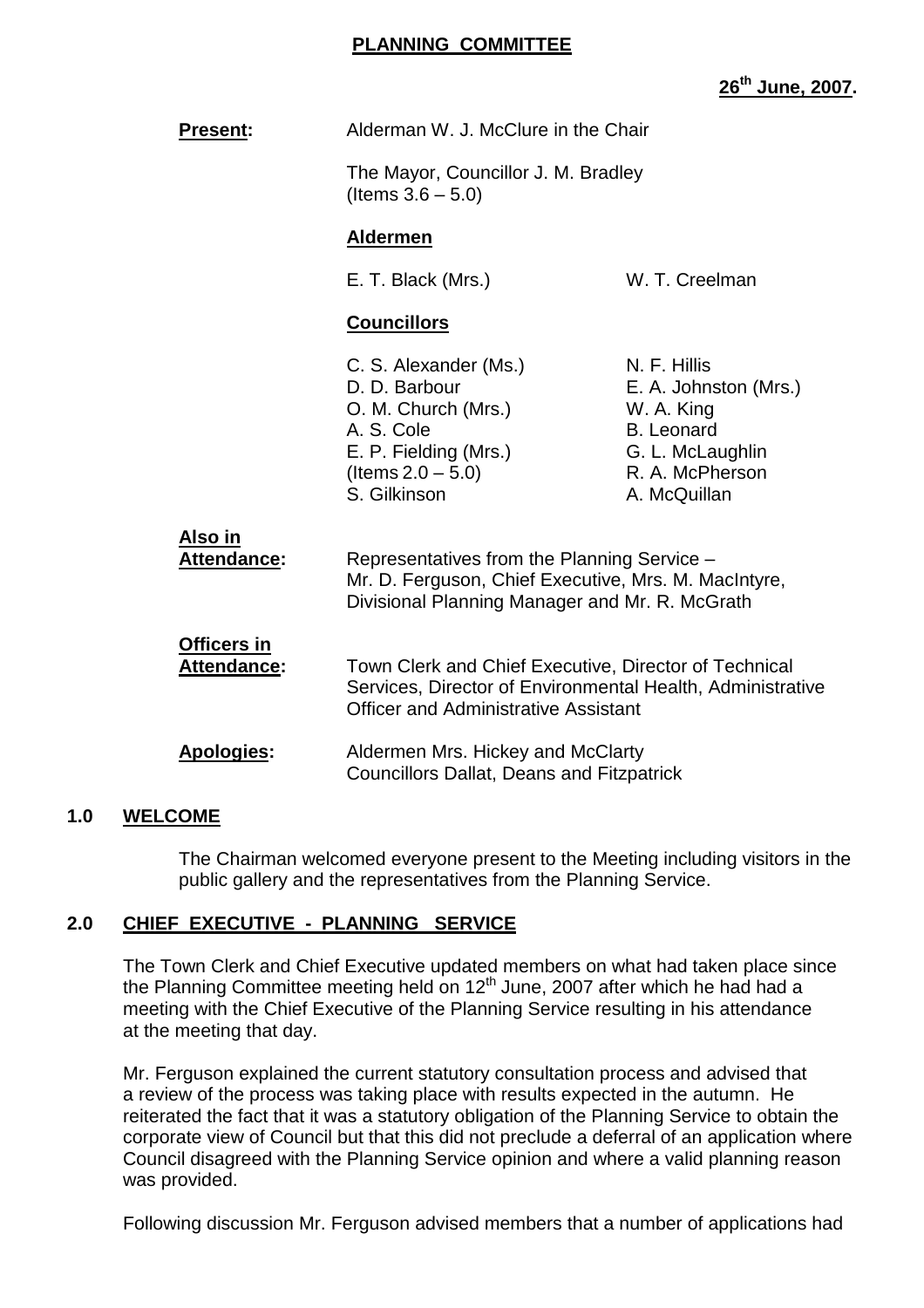been withdrawn and amended drawings had been received for others. He stated that the amended drawings would be examined and if materially relevant the Planning Service opinion would be reconsidered, otherwise refusals would be issued. Mr. Ferguson emphasised the fact that this course of action was exceptional and without prejudice and that it did not set a precedent for the handling of future schedules.

Mrs. MacIntyre reported on the above mentioned applications as follows:

### **APPLICATIONS WITHDRAWN**

2.1 Application No. 14 C/2007/0077/O Redevelopment of 20 Portrush Road, Coleraine and land to rear of 18 Portrush Road, Coleraine for residential purposes (5 additional units) for Mrs. A. Kapur

> Application No. 16 C/2007/0190/F Proposed replacement of 4 no. dwellings with 8 no. semi-detached dwellings at 13-19 Seaview Drive North, Portstewart for S.U.D.N.D.

Application No. 19 C/2007/0246/F Demolition of existing dwelling and erection of 3 no. dwellings with integral garages at 68 Burnside Road, Portstewart for Mr. K. O'Malley

Application No. 23 C/2007/0313/F Demolition of existing dwelling and garage and erection of 3 no. townhouses at 79 Strand Road, Portstewart for Mr. O'Malley

#### **APPLICATIONS - AMENDED DRAWINGS SUBMITTED**

2.2 Application No. 4 C/2006/0950/F 1 No. semi-detached block two and a half storey at 26 Coleraine Road, Portrush for Mrs. K. Tracey

> Application No. 5 C/2006/1033/F Demolition of 2 no. dwellings to provide 4 no. semi-detached dwellings and 4 no. terraced dwellings with associated landscaping and car parking at 6-8 Bushfoot Road, Portballintrae for Mr. S. Sweeney

Application No. 7 C/2006/1050/O Proposed demolition of semidetached block (Nos. 8 and 10 Glenvale Avenue) and replacement with 2 no. new detached dwellings (two storey) and 1 no. new detached dwelling (one and a half storey) to rear of 10 Glenvale Avenue (accessed from Brooke Park) at 6A, 8 and 10 Glenvale Avenue, Portrush for Messrs. Medcalf & Richards

Application No. 10 C/2006/1180/F 1 no. two and a half storey townhouse, 6 no. apartments in a two and a half storey block (access off Captain Street Upper) at 37 Captain Street Upper, Coleraine for Dolsis Property

Application No. 17 C/2007/0216/F Proposed redevelopment to provide 4 no. one and a half storey semi-detached dwellings at Nos. 5 and 7 Seaview Drive North, Portstewart for Shantie & Co. Ltd.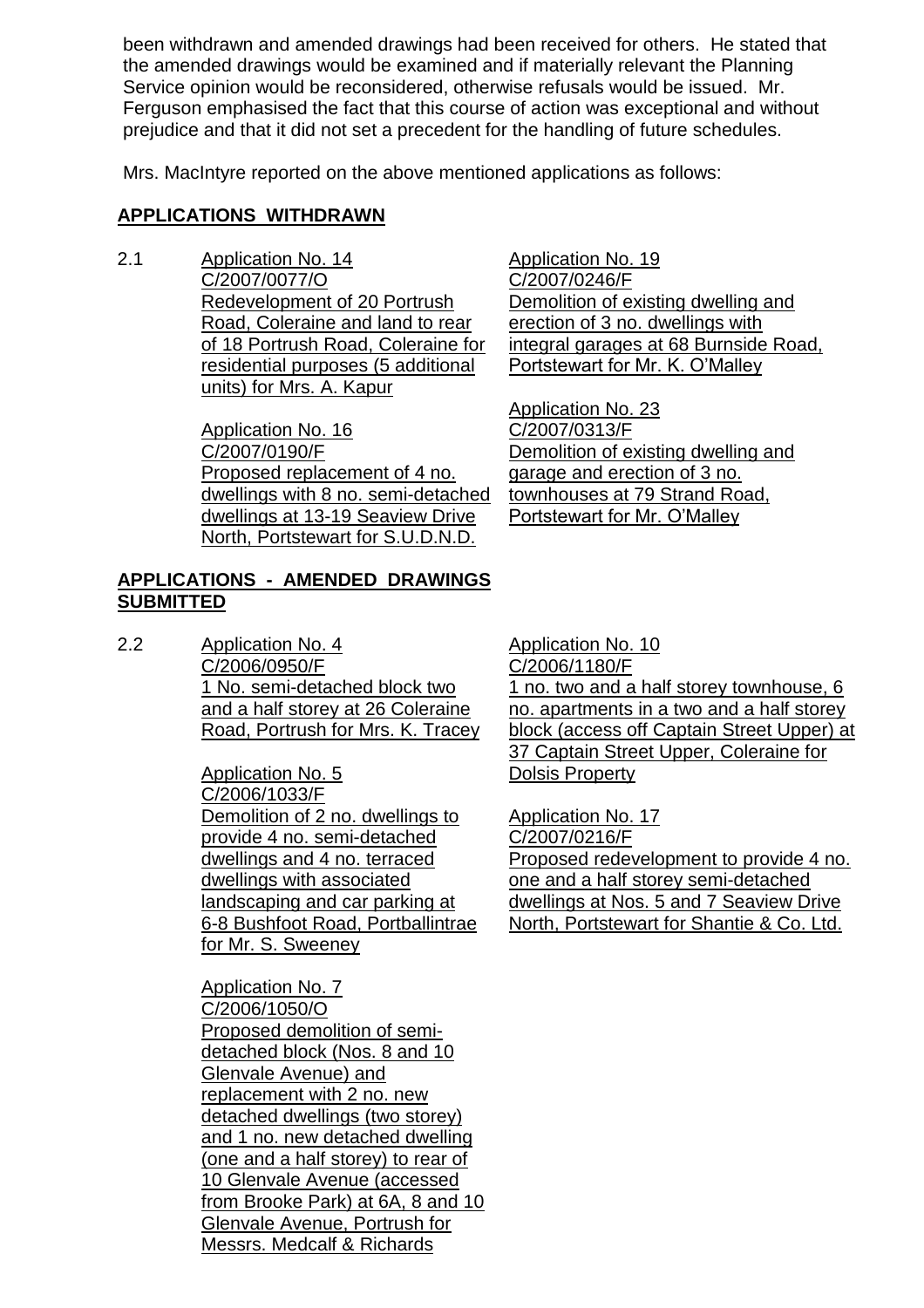#### **3.0 PLANNING APPLICATIONS**

The remaining list of applications was presented for consideration (previously supplied).

- 3.1 Application No. 1 C/2006/0498/F Demolition of existing dwelling and construction of 4 no. semidetached dwellings with associated car parking at 1 Fenagh Park, Coleraine for M & M Construction Ltd.
- 3.2 Application No. 2 C/2006/0735/O Proposed development to provide 2 no. semi-detached dwellings with parking at ground level at 72 Burnside Road, Portstewart for Mr. Murray
- 3.3 Application No. 3 C/2006/0869/O Outline planning application for 2 no. dwellings as one semidetached block at 58 Burnside Road, Portstewart for Insomuch Homes Ltd.

The opinion of the Planning Service was to refuse.

It was agreed, one member voting in favour and no one voting against:

> That the application be refused.

The opinion of the Planning Service was to refuse.

It was agreed, five members voting in favour and no one voting against:

> That the application be refused.

The opinion of the Planning Service was to refuse.

It was proposed by Councillor Ms. Alexander and seconded by Alderman Mrs. Black:

> That the application be refused.

On being put to the Meeting the proposal was carried, five members voting in favour and no one voting against.

3.4 Application No. 6 C/2006/1036/F Replacement of existing dwelling with 2 no. semi-detached dwellings at 11 Old Coach Road, Portstewart for Ruskey Developments Ltd.

The opinion of the Planning Service was to refuse.

It was proposed by Councillor Ms. Alexander and seconded by Alderman Mrs. Black:

> That the application be refused.

On being put to the Meeting the proposal was carried, seven members voting in favour and no one voting against. The opinion of the Planning Service was to refuse.

3.5 Application No. 8 C/2006/1080/F Two semi-detached family dwellings, adjoining garages and amenity space at 7 Larkhill Road, Portstewart for HTB Developments

It was proposed by Councillor Ms. Alexander and seconded by Alderman Mrs. Black: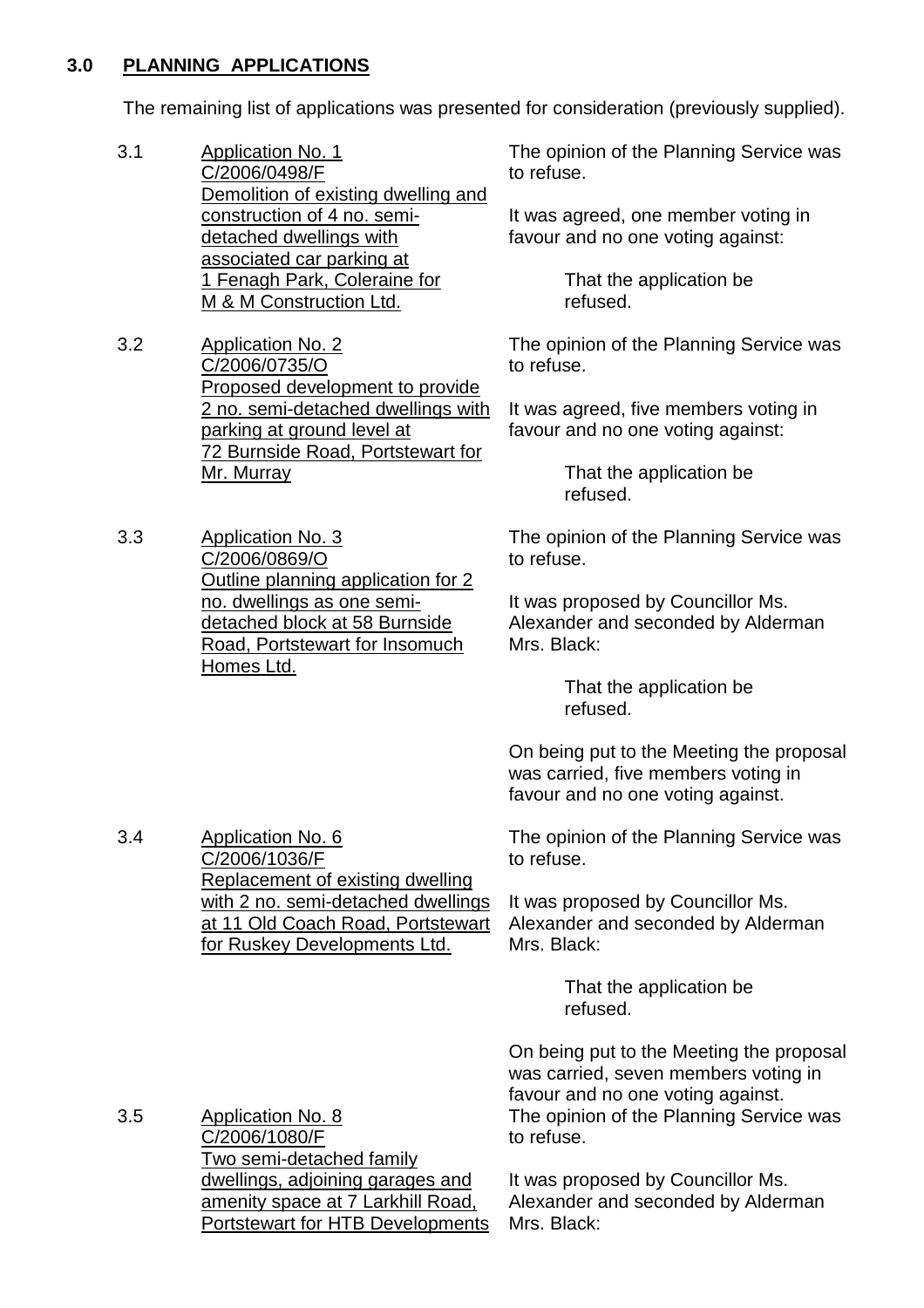That the application be refused.

On being put to the Meeting the proposal was carried, six members voting in favour and no one voting against.

The opinion of the Planning Service was to refuse.

It was proposed by Councillor Ms. Alexander and seconded by Alderman Mrs. Black:

> That the application be refused.

On being put to the Meeting the proposal was carried, eight members voting in favour and no one voting against.

The opinion of the Planning Service was to refuse.

It was proposed by Councillor Barbour and seconded by Councillor Ms. Alexander:

> That the application be refused.

On being put to the Meeting the proposal was carried, eight members voting in favour and no one voting against.

The opinion of the Planning Service was to refuse.

It was proposed by Councillor Ms. Alexander and seconded by Alderman Mrs. Black:

> That the application be refused.

On being put to the Meeting the proposal was carried, eight members voting in favour and three members voting against.

The opinion of the Planning Service was to refuse.

It was agreed, nine members voting in favour and no one voting against:

> That the application be refused.

3.6 Application No. 9 C/2006/1169/F Erection of 2 no. two and a half storey townhouses to replace existing dwelling at No. 6 Beatties Terrace, Causeway Street, Portrush for Mr. B. Torrens

3.7 Application No. 11

3.8 Application No. 12

C/2007/0033/F

Kingham Ltd.

C/2007/0028/O Demolish existing domestic garage and erect 4 no. apartments opposite 657 Glenmanus Park, Portrush for Mr. and Mrs. N. **Lafferty** 

4 no. semi-detached dwellings with associated parking at Nos. 18 and 20 Larkhill Road, Portstewart for

3.9 Application No. 13 C/2007/0049/F Proposed 3 no. townhouses and construction of new section of footpath for adoption at 9 York Avenue, Portstewart and lands to west for York Developments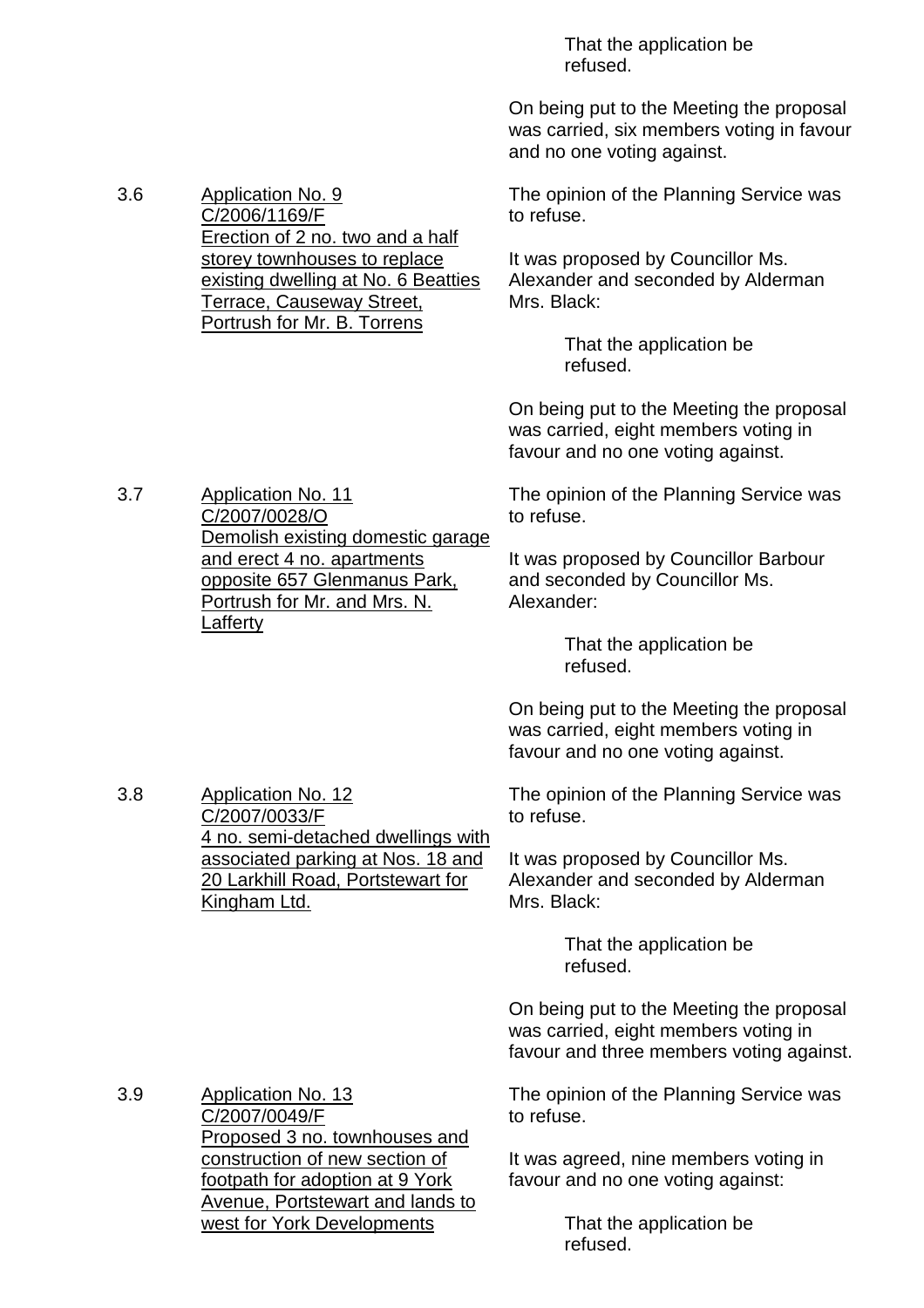3.10 Application No. 15 C/2007/0145/F Proposed redevelopment of site to 2 no. townhouses and associated parking at 28 Millbank Avenue, Portstewart for Yorke **Developments** 

3.11 Application No. 18 C/2007/0231/F 2 no. semi-detached dwellings with amenity and in curtilage parking at 3 Seafield Park South, Portstewart for Mr. T. Yates

The opinion of the Planning Service was to refuse.

It was agreed, eight members voting in favour and no one voting against:

> That the application be refused.

The opinion of the Planning Service was to refuse.

It was agreed, eight members voting in favour and no one voting against:

> That the application be refused.

3.12 Application No. 20 C/2007/0283/F Demolition of 2 no. detached dwellings to be replaced by 2 no. semi-detached dwellings and 4 no. townhouses with provision of 10 no. car parking spaces, associated landscaping and amenity spaces at 61 –63 Coleraine Road, Tullaghmurry East, Portstewart for Declan McAlary and Kevin

3.13 Application No. 21 C/2007/0292/F 2 no. townhouses (semi-detached) at 99 Strand Road, Portstewart for Mr. R. McIlmoyle

**Strathern** 

The opinion of the Planning Service was to refuse.

It was agreed, seven members voting in favour and no one voting against:

> That the application be refused.

The opinion of the Planning Service was to refuse.

It was agreed, eight members voting in favour and no one voting against:

> That the application be refused.

The opinion of the Planning Service was to refuse.

It was agreed, eight members voting in favour and no one voting against:

> That the application be refused.

3.15 Members' Remarks A number of members expressed their dissatisfaction with the consultation procedure which they felt was unfair and flawed and which failed to take account of Councillors' representative role.

3.14 Application No. 22 C/2007/0301/F Demolition of existing detached dwelling and erection of 2 no. semi-detached dwellings at 13 Sunset Ridge, Portstewart for Mr. G. Armstrong